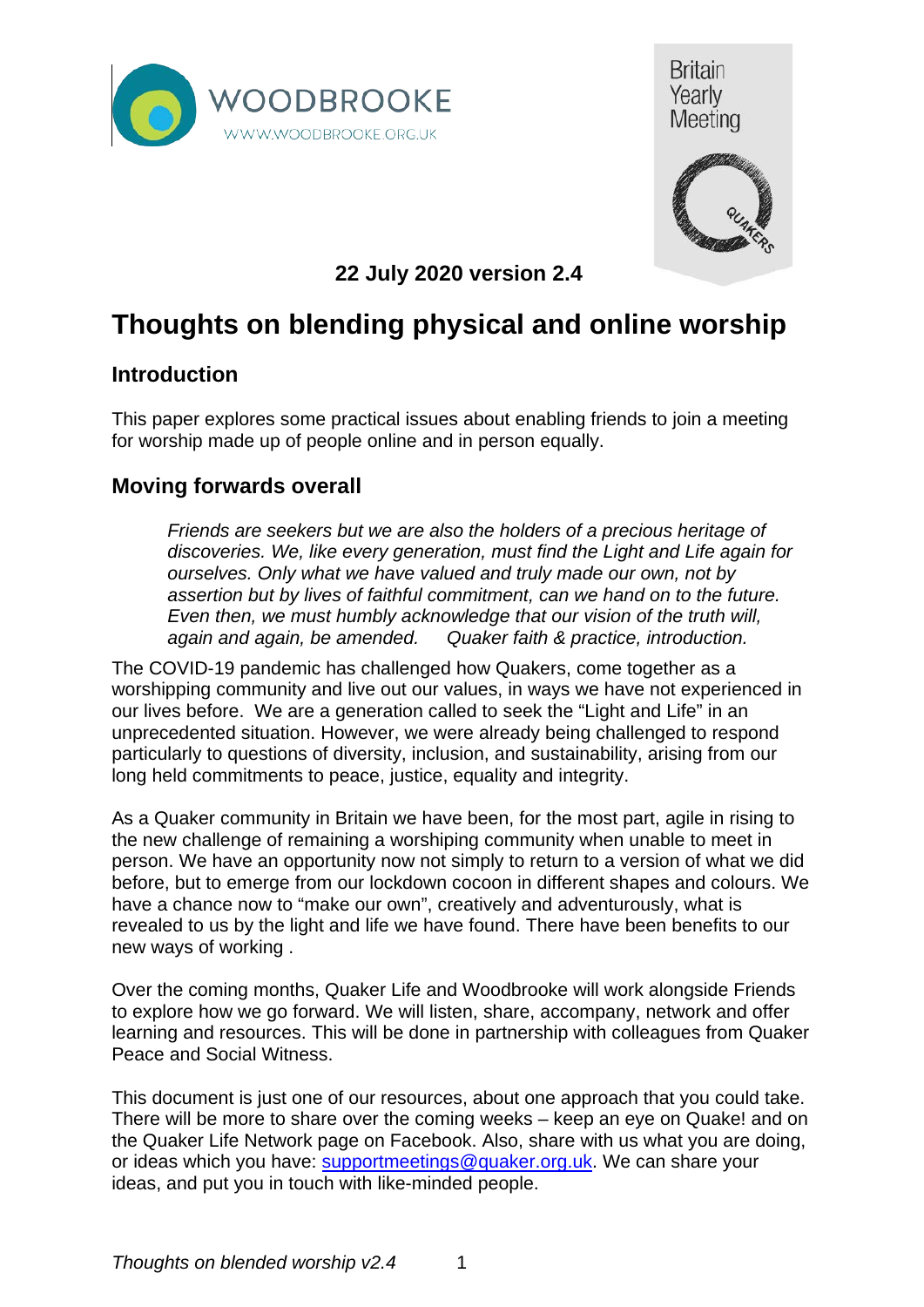#### **Blended worship**

Here, we use the phrase 'blended worship' to mean where some Friends are together physically in one place, others are online, or on the phone and all are connected together in a single meeting for worship by technology. In this way, everyone will be able to hear one another, many will see one another, and all can minister and receive ministry together.

This paper assumes the technology uses a form of video-conference software. We recognise that opportunities for blended worship may emerge at different rates across Britain, as government guidance varies and changes, and as meetings decide to move at different speeds. We are not trying to address here the issues about safely holding the physical part of the worship.

Some meetings will have more people online than in the meeting room – others may have more in person than online. While here we mainly address aspects in the meeting room, do consider how this is for those online too.

#### **Some possible scenarios for blended worship**

Local circumstances will vary a great deal between meetings – their size, their building, their technical know-how, their hirers, their budget and their speed. Here are a few ways that a blended meeting might happen, to illustrate some scenarios:

#### **A small rural meeting house**

There is no broadband connection or wi-fi. A member's mobile phone's broadband signal is used as a wi-fi hotspot. (Alternatively, a neighbouring house has wi-fi, and the meeting pays a small fee each week to the neighbouring house to use their wi-fi connection during worship.) A small laptop has been purchased for the meeting, with its own webcam, sitting on a low table and forming part of the circle. A wireless conference-call mic sits discretely in the centre of the circle. The host sits at a slight angle beside the laptop screen and monitors it.

#### **A large city meeting house**

There are several rooms, widely used by a variety of hirers, with telephone but no wifi. The Meeting decides to install a broadband connection. It has a wired connection in the main meeting room and a second meeting room and wi-fi can be used in other rooms too. A wide-angle webcam enables most people to be seen. The hearing loop's mic passes its signal to a laptop - or several mics are used around the room. A large LCD TV screen shows the online worshippers on a side wall. The facilitator quietly uses a touchscreen device from the side of the meeting room. Hirers bring their own laptop and plug it into the TV screen very easily.

#### **A meeting renting a room in a community building**

The community centre has its own wi-fi. The meeting buys a refurbished laptop with a large screen, a small plug-in speaker, a plug-in room mic, and a tablet. These are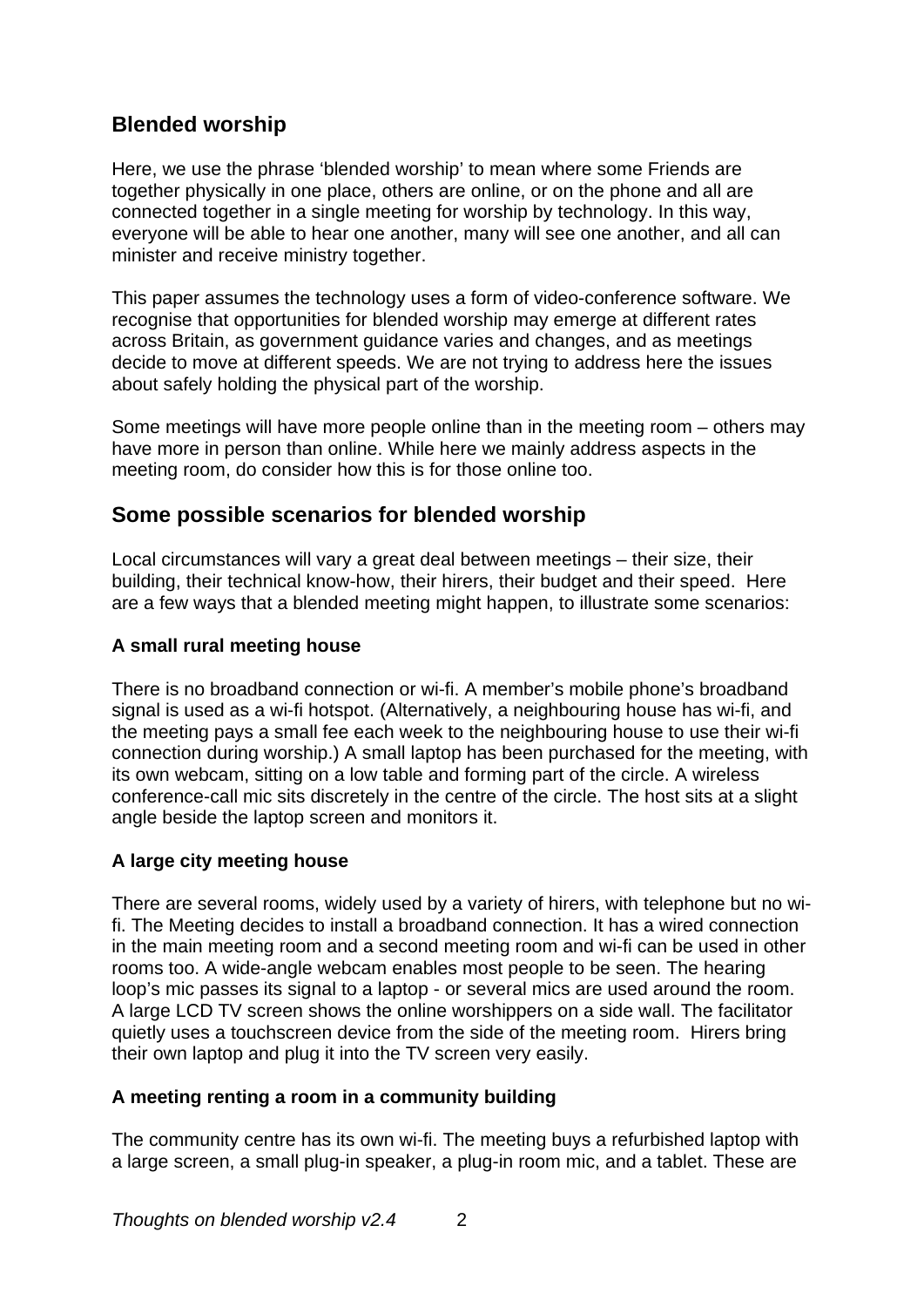kept in a box at a nearby member's home. The laptop sits on a small table as part of the circle, while the host uses the tablet to quietly monitor the meeting.

#### **Interim solutions**

The meeting starts with equipment someone already has available. They use a laptop and an ordinary plug-in microphone on a stand or fastened at head height, which people walk up to when ministering in person. A speaker is added as the laptop's speaker is insufficient. A digital projector shows the image of people worshipping online onto a wall – though the quality is not great as the room is quite bright. They use a mobile phone's broadband connection, or buy a 'mi-fi' device which gives a mobile broadband signal. After some time experimenting, the meeting decides to invest in permanent equipment, helped by funds from area meeting.

#### **Meeting outdoors**

The meeting uses the 'interim solutions' above, with a long extension cable and safety cut-out. A speaker is used so that ministry can be heard above sounds outdoors. A standard mic is used, and people walk up to it to minister, to avoid too much background sound outdoors.

### **The worship overall**

- How will you ensure that the blended meeting for worship is made up of everyone equally?
- How can you avoid the idea of a "real" meeting being in person and others "joining in" or "listening/looking in" online?
- Or, if most people are online, how can you help the few people in the meeting room to feel equally included?
- How will you balance the needs of children and young people and the needs of adults?

### **Before the meeting**

- How will you enable conversation before the worship starts, if that is what you want, and how will you bring it to a close?
- Will the meeting for worship start once the first person is present? Online, in the room, or both?

### **During the meeting**

- Will everyone be able to minister and receive ministry in both places equally?
- How will elders and the online facilitator work together to ensure that everyone ministering can be heard?
- Would it help to have someone responsible for eldership of the online part of the worship (which could be the facilitator/host or an elder), or is it better to have combined eldership of the whole meeting?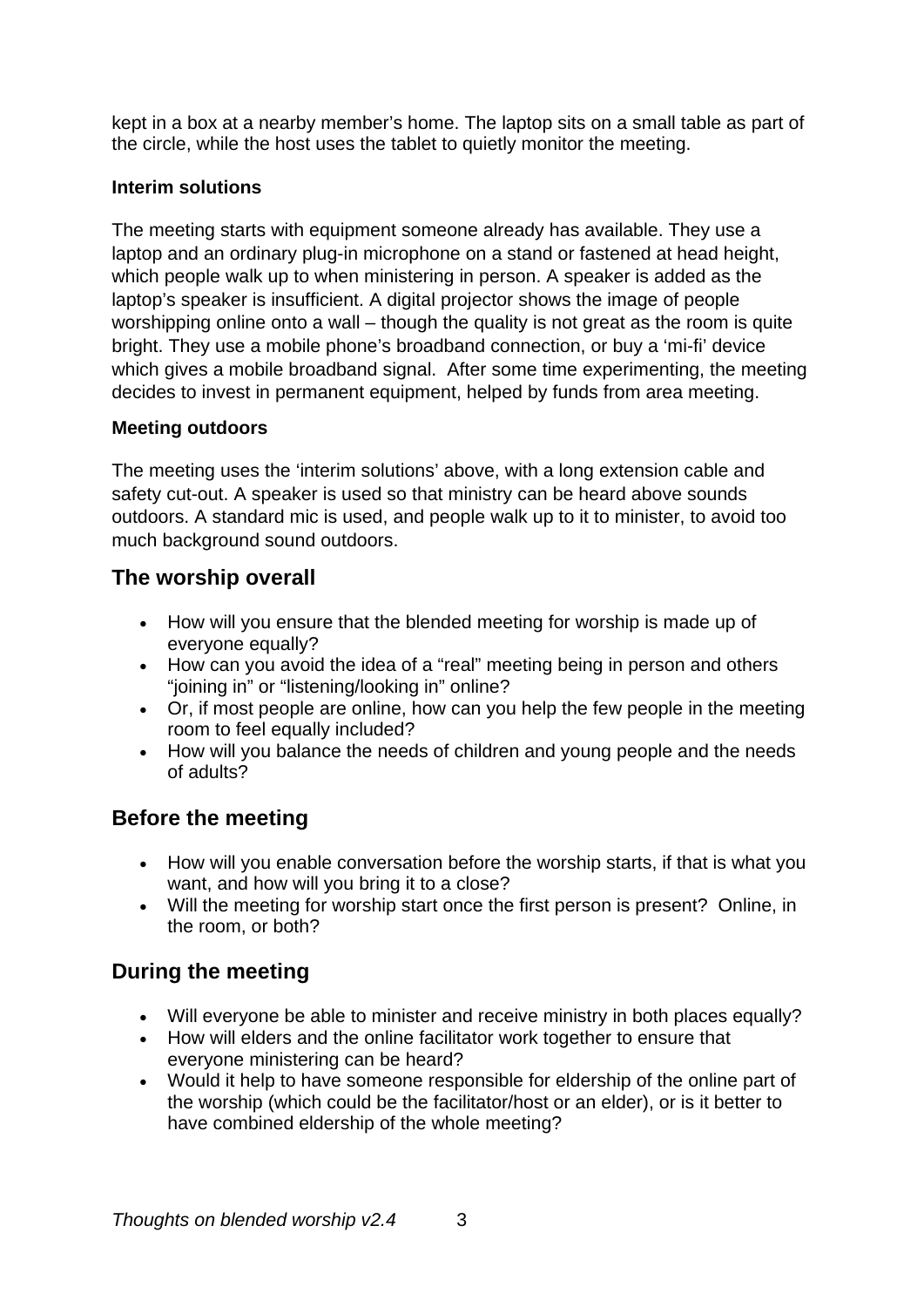• What will the meeting choose about typed ministry, which some online meetings use, which can enable some people to minister? Will typed ministry be read aloud (e.g. by the facilitator, or an elder, or anyone)?

### **After worship comes to a close**

- If the person giving notices is in the physical meeting room, can they stand where they can be most clearly seen and heard?
- Are you including the children equally?
- Will there be ways for people online to socialise with those in person? *For example:*
	- o *Facilitate a large conversation to share news, joys and concerns.*
	- o *Take a laptop into an adjacent room, and some people join physically in chat with those online, perhaps in rotation.*
	- o *Have several devices in different rooms (mobile phones?), so several people online in a breakout room can have a conversation with several people in the meeting place. Rotate people around.*

### **Facilitating / Hosting**

- Who will facilitate the meeting?
- What equipment will they have?
- Where will they sit?

Online meetings need a facilitator or technical host, who can help people join, help mute and unmute microphones, and respond to inappropriate or unwelcome intrusions. This role can be purely technical, or the role can be combined with eldership. There is guidance for facilitators and elders in the Guide to Online Worship and Meetings available [here.](https://www.woodbrooke.org.uk/about/online-mfw/setting-up-mfw/) Where they sit, and how they operate their device can minimise disturbance.

- A simple way is to have the host and one device in the meeting room. However, some laptop keys, mouse clicks and fans may be a distraction. A degree of sound could be tolerated, or perhaps for an initial trial period. Alternatively, the host might use a silent mouse-pad, or a silent touch-screen device like a tablet or ipad, or a touch-screen laptop.
- Another combination is to have two devices. For example: one large screen and laptop in the meeting room (with its speaker muted till the appointed time), and one used by the host (ideally a silent touch-screen one). With this combination, the host could initially be outside the meeting room, verbally welcoming those arriving online. Then they could come into the meeting room (with their device) at the designated start of the meeting, or come in with the doorkeeper after 5 or 10 minutes.
- A third option is to have the online part hosted by someone remotely, provided someone on-site sets up beforehand, and takes down at the end. This probably needs a connection between that person and the host – perhaps by phone beforehand, or with a mobile phone earpiece.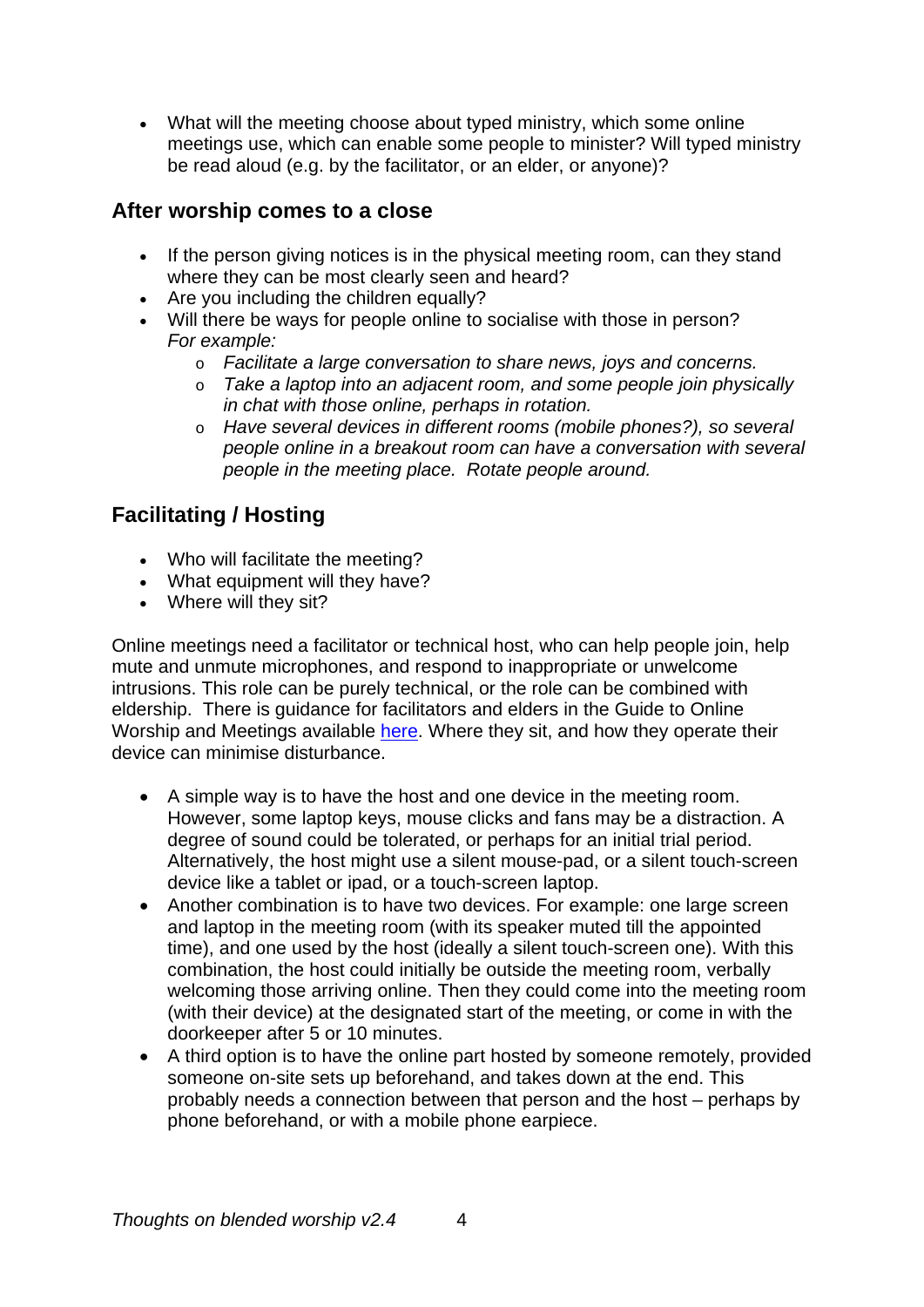# **Communicating what is happening**

- Who should be able to join the online part of the meeting?
- Is this worship public, as local Quaker meetings normally are?
- Is this only for established people within the meeting community?
- How will people new to Quakerism or your community learn about and join your blended worship?
- Have you considered the guidance in section 4.5 of the Guide to Online Worship and Meetings (available [here\)](https://www.woodbrooke.org.uk/about/online-mfw/setting-up-mfw/)?
- Would Friends and newcomers like to know when it is a blended meeting? Could this be communicated in advance and on arrival? Would it be helpful to have an explanatory sign beside the equipment?

### **Including those unable to participate in person or online**

- Are you also taking steps to involve Friends who are unable to join in person or online?
- Are you using phone calls, emails, whatsapp groups or other apps?
- Are you mentioning people who are joining in spirit, independently at home?
- Have you tried connecting them to blended worship on the phone including ringing them up, as described in an appendix of the Guide to Online Worship and Meetings available [here.](https://www.woodbrooke.org.uk/about/online-mfw/setting-up-mfw/)
- Can someone visit, bringing their own laptop or mobile, so they can join in?

# **Equipment overall**

- How important is this approach to building and maintaining your worshipping community through the pandemic and beyond?
- Can you borrow equipment to get started? *Using equipment someone is familiar with can make things much simpler to start with, and cheaper, while you experiment.*
- How good is 'good enough'? *We don't need perfection.*
- Do you want to use more than one room for the physical meeting, each connected with the online worship space? *This can enable more people to meet physically while socially distanced.*
- Do you need to provide computer equipment for a blended children's meeting, as an equal priority with the adult meeting for worship? *This is more inclusive for your children's group and could enable you to include children from other meetings, now or in future.*
- If you rent you worship space, can your equipment be easily carried there?
- What will hirers find useful? Will it attract more bookings and income? *Many community groups and businesses will be in the same situation as Quakers, with some people unable or unwilling to come in person.*
- Can the equipment be easily moved and put away again? Or will it help to have it permanently available?
- Can fixed equipment be sited so it fits within the aesthetics of a historic building, or within listed building constraints? Or will it need to be mobile?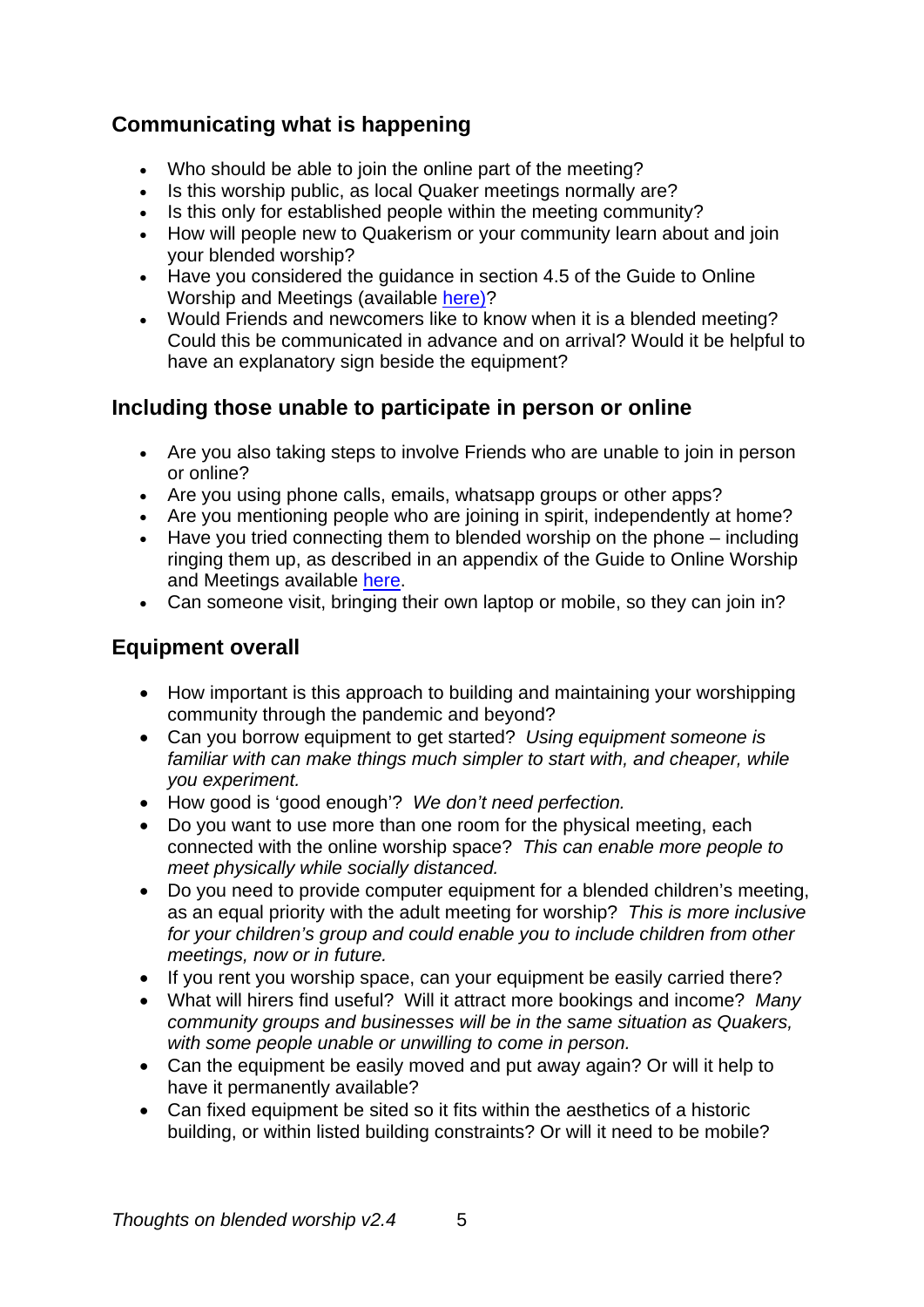# **Choosing equipment for the meeting room(s)**

- Are there people in the meeting who have expertise you could draw on? *You may find hidden talent, and involve someone more than usual.*
- Could someone in another meeting help? *People can be delighted to help.*
- For a significant investment, will you get professional advice, and from more than one source? *Experience is showing you can be offered very different equipment, at very different costs.*
- How does spending money on equipment for worship compare with the money you spend on other aspects of your building? Is worship central?
- Quaker email groups may be good places to ask about and share advice on technical specifications:

You can join the Property Advice e-group [here.](https://www.quaker.org.uk/our-organisation/support-for-meetings/property-advice-1)

You can join the Wardens e-group, by scrolling down to Support [here.](https://www.quaker.org.uk/our-organisation/quaker-roles/employers-wardens#heading-1)

• Look out for a collection of experiences and details of equipment some meetings are using. This will be publicised in these groups.

### **Connecting to the internet**

- Will you need to install a broadband connection?
- Will you need to upgrade your wi-fi strength by upgrading your contract? *This can depend on your contract, but also on obstacles between your wifi router and computer. You may need to accommodate several computers being connected at the same time.*
- Can you do a live test of whether the speed (in Mbps) is sufficient for a video meeting? *10Mps is too low. 35Mps is reliable. Test yours and see.*
- Might you need a wi-fi extender to reach the meeting space(s) with sufficient speed? *A wired connection will provide a stronger and more reliable signal. Think where you want the socket, and have a long cable available.*
- Could you use a satellite dish to get internet in a rural area?
- Could you connect without a broadband cable, by tethering your device to a mobile phone's broadband signal? Or use a 'mi-fi' device (which just provides the mobile broadband signal, without having a phone)?
- Could you use an existing wi-fi signal, for example by negotiating with a neighbour whose wi-fi reaches your meeting place?

### **Sound - speakers**

- Is the speaker on your laptop in the physical meeting room really loud enough and sufficient quality to be heard clearly all around the room? *Adding a speaker can help a lot.*
- Will you use plug-in speakers? *Simpler to use, and higher quality.*
- Or wireless bluetooth speakers? *More flexible, no trailing wires, poorer quality*.
- Will the sound come from the direction where the people online are seen? *It be confusing otherwise.*
- *If using a TV,* y*ou may find the speakers on a TV are sufficient.*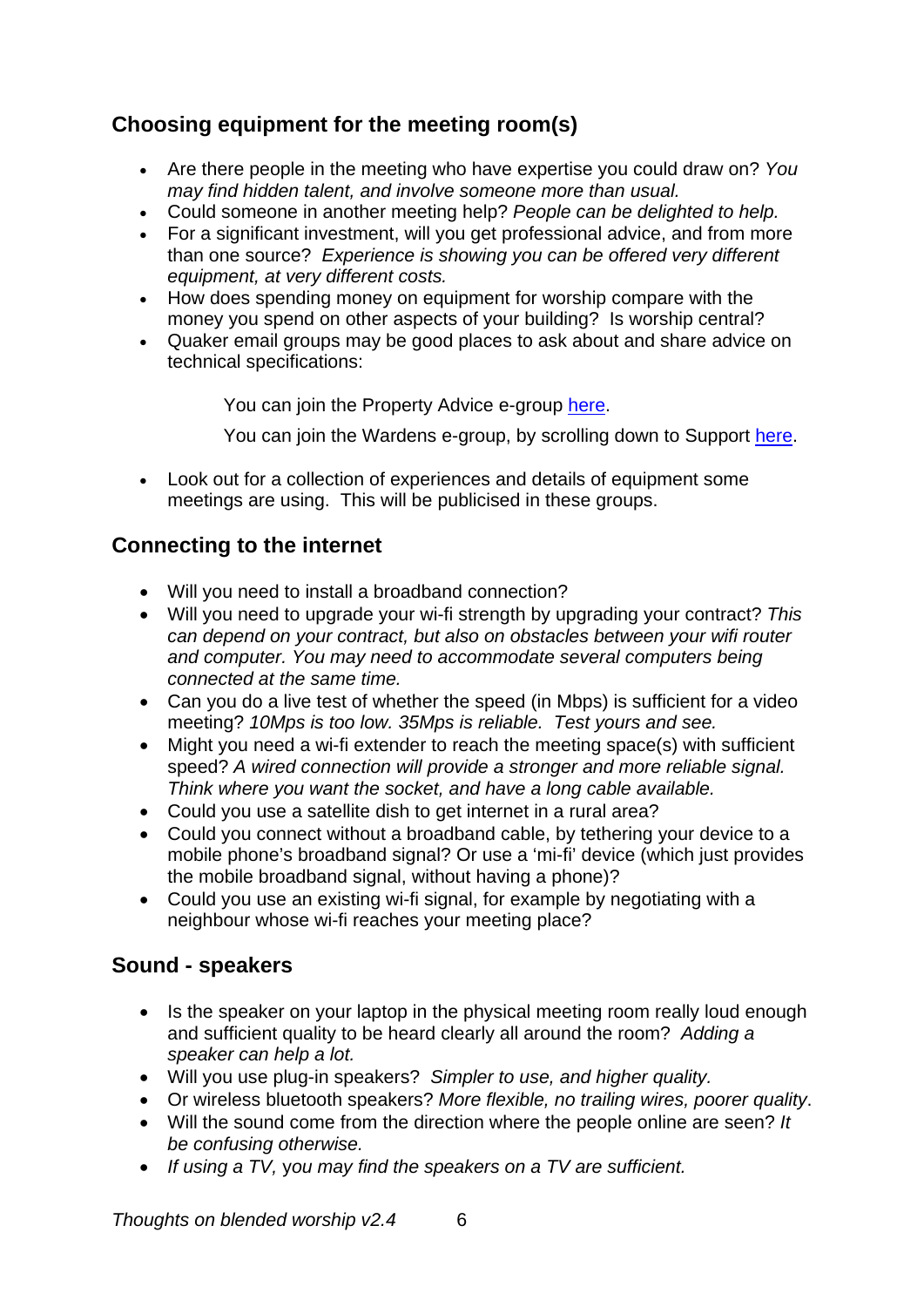# **Sound – microphone**

- Will the audio input in the physical meeting room be good enough to be heard clearly online?
- Will a built-in mic in a tablet or laptop really pick up ministry that is softly spoken, or will you need an extra microphone ? *This may depend on how many people you have, and the room. Give it a try.*
- Can you manage with a mic on a stand, that people walk up to? *That is simple and low-tech, and it can help people focus on projecting their voice. It can take some getting used to, and could be problematic for those with limited mobility. And avoid people holding the mic during the pandemic.*
- Would a circular 'multi-directional conference microphone' be better? *These sit on a table and pick up sound from different directions*. *Check its range covers the distance. For example:*



- Could you have two or more of these around a room?
- Would you want wireless mics, to avoid trailing wires, or wired ones for simplicity and quality?
- For a larger space, will you need fixed mics, with a higher specification? *Sometimes one high-spec mic is sufficient, other times several.*
- Can the mic of an existing hearing loop system be used? *You may already have an excellent mic that discretely picks up speech well. It could be connected via the pre-amp to the computer. Or an upgrade to your pre-amp may achieve this.*

#### **Sound – unwanted**

- Can you find equipment with low levels of noise from the fan?
- How much unwanted noise is acceptable to manage worshipping together? *You could start with existing equipment, and improve once you have experimented for a while. In practice, most meetings actually have some background noise anyway.*
- Could the host have a tablet or a laptop with a touch-screen which is silent?

#### **Camera**

- What is good enough? *We don't need to seek perfection.*
- Is a separate webcam needed? *This can improve the quality.*
- Would a wide-angle camera be better?
- Do you really need to be able to see everyone? *There are usually some people you cannot see during a physical meeting, behind you or to the side*.
- Will some people wish to not be seen on camera? *You can leave part of the room out of shot.*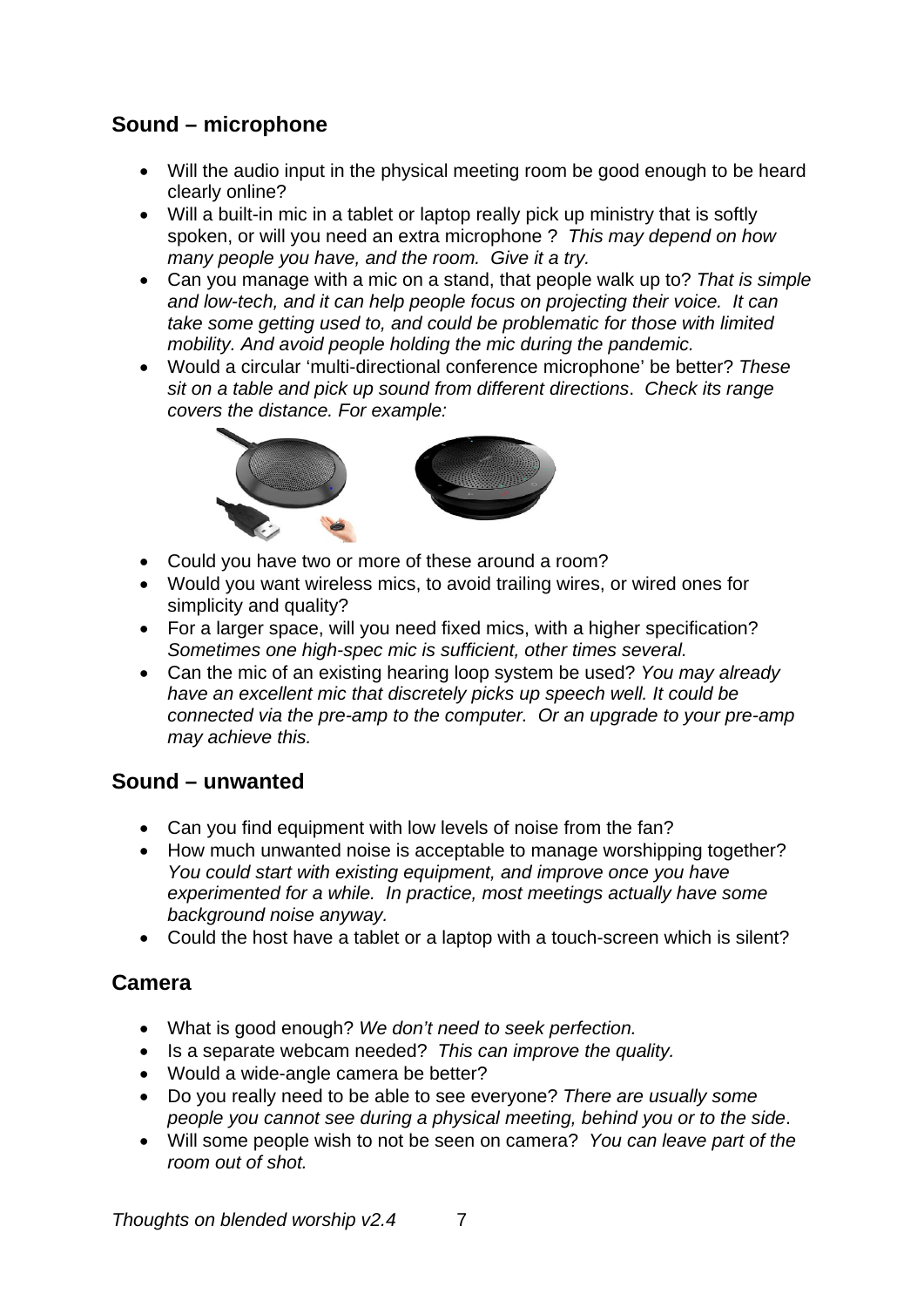## **Displaying the pictures of those online in the physical space**

Your choice will be affected by your budget, the room size and layout, portability, and simplicity of use. There are a wide range of options:

- Ipad/tablet on a stand *Simple, very small screen, 6 or 9 people visible.*
- Large screen laptop *Simple, may be sufficient for a small group.*
- Large PC screen attached to a laptop *Simple, larger.*
- Digital projector *Fairly simple, large, may already have one. Fan noise and location may intrude a little. Effective in bright room?*
- More expensive digital projector *Quieter, brighter.*
- Digital projector fixed in the ceiling, or on a wall projecting downwards *Quiet, less intrusive, more expensive, straightforward for hirers.*
- Digital TV, fixed on wall *Probably best quality image, simple to plug in laptop and go,* 
	- *straightforward for hirers, likely more expensive.*
- Digital TV on a trolley that can be stored elsewhere *Flexible, damage?*
- Digital TV in a slim cupboard that closes away *Discrete*

Also consider:

- Can you place the image where it will feel part of the circle, rather than dominating or away from everyone?
- Will your screen work well being viewed from a side angle?
- In a large room, how about having more than one screen, bearing in mind we sit in a circle?

# **Laptop / PC**

- Having quiet keys or a touch-screen will be best in a worship room.
- How long do you want to keep relying on borrowing someone's laptop, and relying on them?
- Will your laptop/PC have a high quality graphics card that enables more than 25 people to be seen on the screen?
- Will a fixed tower-style PC be more convenient, reliable, andless likely to be stolen?
	- Do you want to offer hirers the whole set-up, including PC, which implies maintenance, or say "bring your own laptop", which can be simpler?

#### **Experimenting and learning**

Be prepared to give things a good trial period, and work on making changes to improve the experience. Do be ready to accept some technical hitches, and to get used to a different feel in the meeting.

Keep foremost in our minds that this is about inclusion – living our testimony to equality – so that more people can take part in Quaker worship together as a community.

Live adventurously!